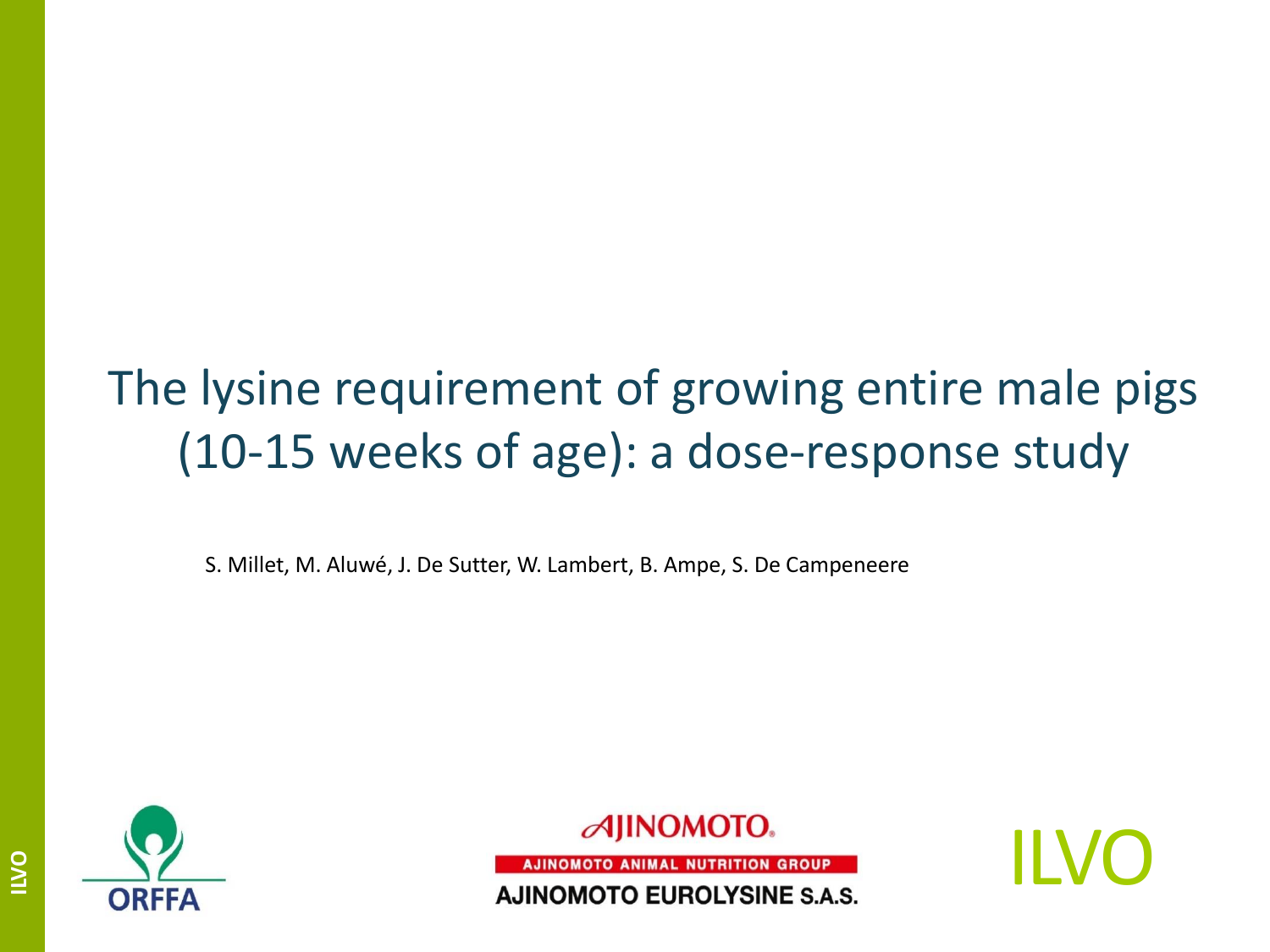# Introduction



- Growing phase: EM≈ IC
- What is the optimal AA level?
- $\rightarrow$  Study the lysine requirement of EM pigs between 10 and 15 weeks of age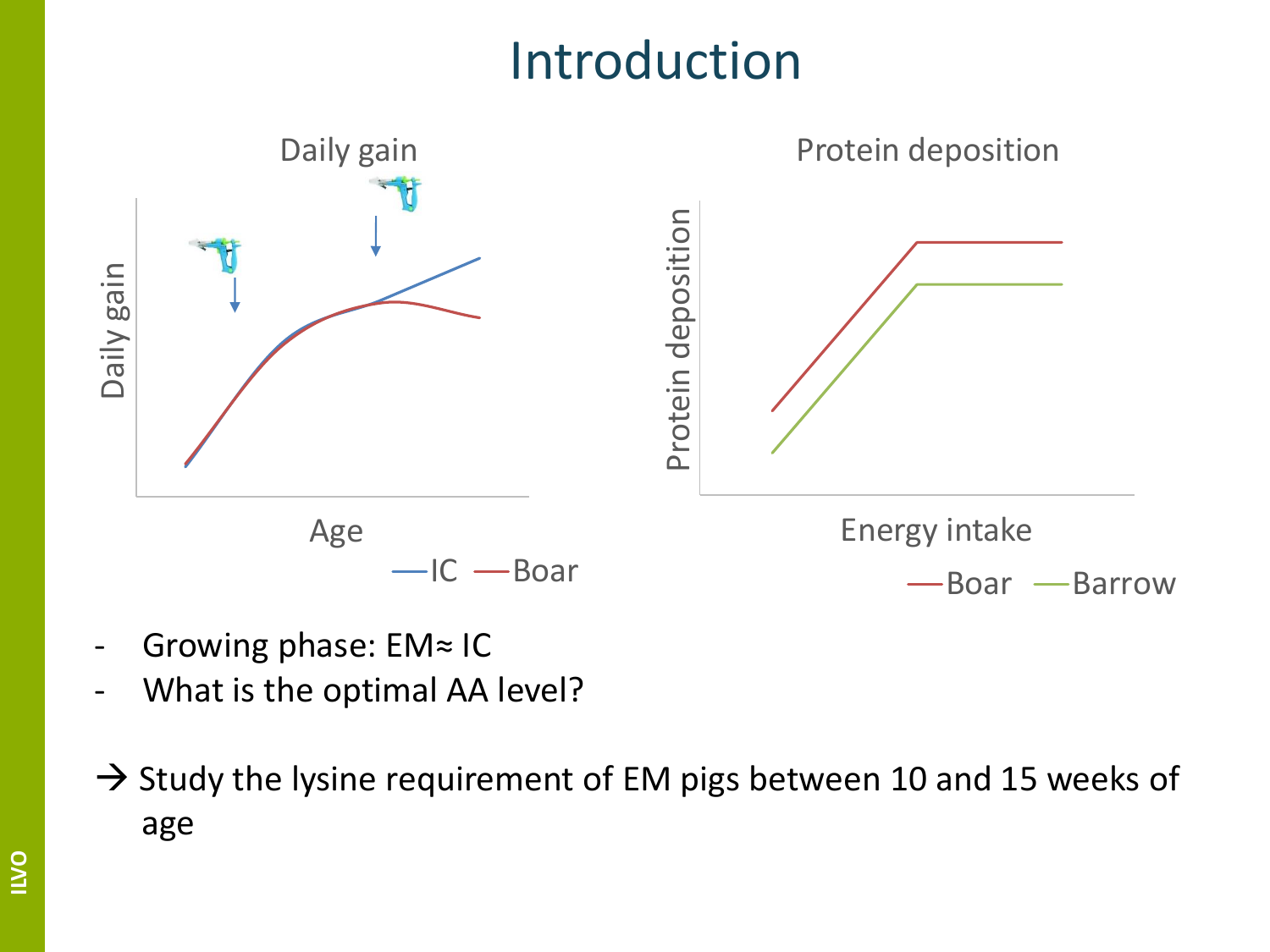- 6 SID LYS levels
- Similar CP level
- All AA ≥ ideal AA pattern
- $\rightarrow$  apply linear, quadratic and broken line models

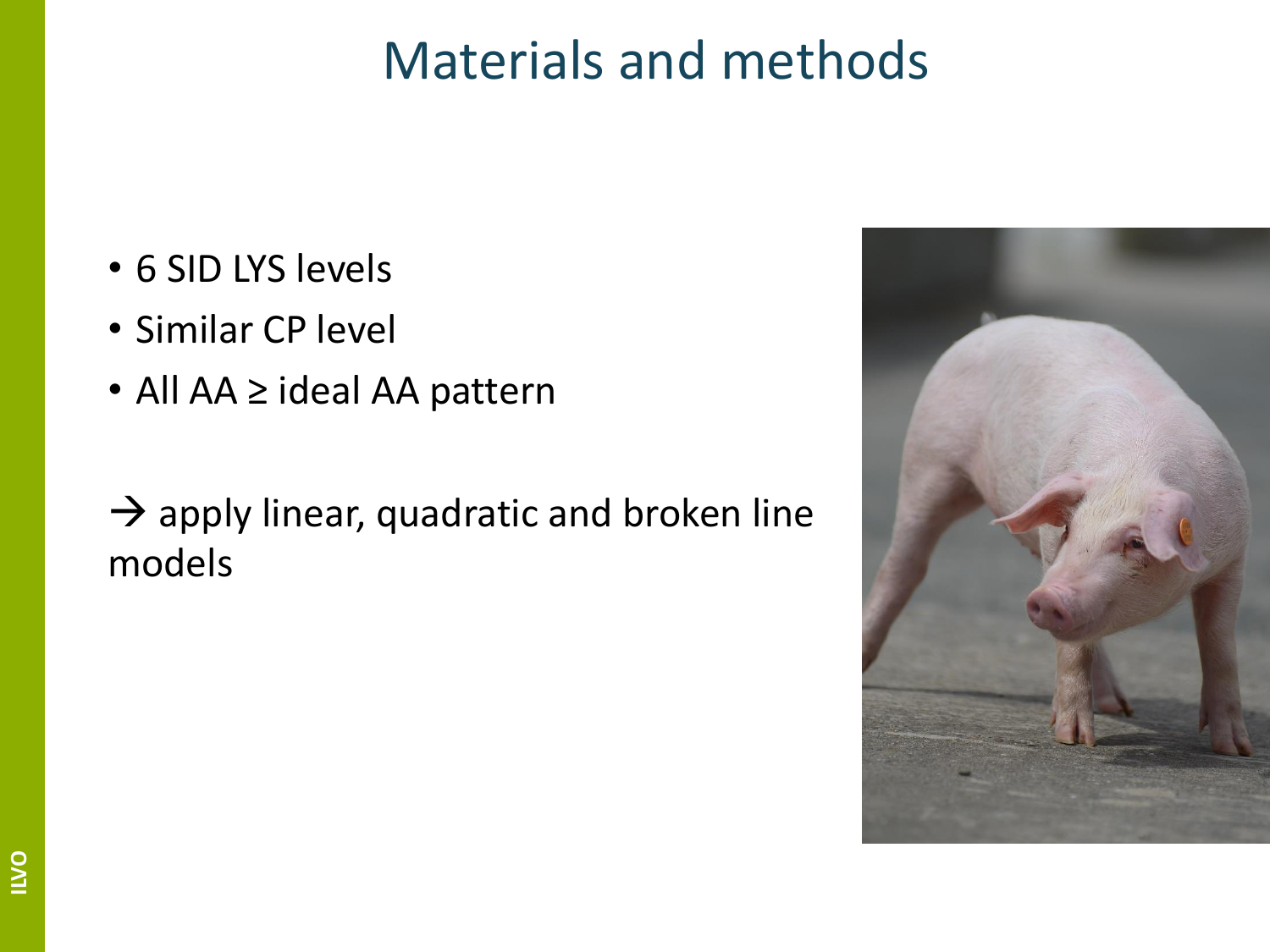| SID lysine level      | 7.5              | 8.5     | 9.5   | 10.5 | 11.5 | 12.5             |
|-----------------------|------------------|---------|-------|------|------|------------------|
| Barley                | 24.8             | 24.8    | 24.9  | 24.9 | 25.0 | 25.0             |
| Corn                  | 24.8             | 24.8    | 24.9  | 24.9 | 25.0 | 25.0             |
| Wheat                 | 18.8             | 18.8    | 18.8  | 18.9 | 18.9 | 18.9             |
| Soybean meal          | 14.9             | 14.9    | 14.9  | 14.9 | 15.0 | 15.0             |
| Palm kernel cake      | $\overline{3.6}$ | 3.6     | 3.6   | 3.6  | 3.6  | $\overline{3.6}$ |
| Molasses              | 3.0              | 3.0     | 3.0   | 3.0  | 3.0  | 3.0              |
| Limestone             | 1.7              | 1.7     | 1.7   | 1.7  | 1.7  | 1.7              |
| Lard                  | 1.5              | $1.5\,$ | 1.5   | 1.5  | 1.6  | 1.6              |
| Rapeseed meal         | 1.3              | 1.3     | 1.3   | 1.3  | 1.3  | 1.3              |
| Premix                | 1.0              | $1.0$   | $1.0$ | 1.0  | 1.0  | 1.0              |
| Salt                  | 0.1              | 0.1     | 0.1   | 0.1  | 0.1  | 0.1              |
| Monocalcium phosphate | 0.2              | 0.2     | 0.2   | 0.2  | 0.2  | 0.2              |
| <b>BICAR-Z</b>        | 0.6              | 0.6     | 0.6   | 0.6  | 0.6  | 0.6              |
| L-Lysine HCL          | 0.24             | 0.37    | 0.50  | 0.62 | 0.75 | 0.88             |
| DI-Methionine         | 0.08             | 0.14    | 0.20  | 0.26 | 0.33 | 0.39             |
| L-Threonine           | 0.10             | 0.17    | 0.24  | 0.31 | 0.38 | 0.46             |
| L-Tryptophan          | 0.03             | 0.06    | 0.08  | 0.11 | 0.13 | 0.15             |
| L-Isoleucine          |                  | 0.04    | 0.08  | 0.12 | 0.16 | 0.20             |
| L-Leucine             |                  | 0.07    | 0.14  | 0.22 | 0.29 | 0.36             |
| L-Valine              |                  | 0.06    | 0.13  | 0.19 | 0.25 | 0.32             |
| L-histidine           |                  | 0.02    | 0.05  | 0.07 | 0.10 | 0.12             |
| L-phenylalanine       |                  | 0.02    | 0.03  | 0.05 | 0.06 | 0.08             |
| L-tyrosine            |                  | 0.02    | 0.03  | 0.05 | 0.06 | 0.08             |
| L-glutamic acid       | 3.45             | 2.76    | 2.07  | 1.38 | 0.69 | 0.00             |
| Phytase               | 0.01             | 0.01    | 0.01  | 0.01 | 0.01 | 0.01             |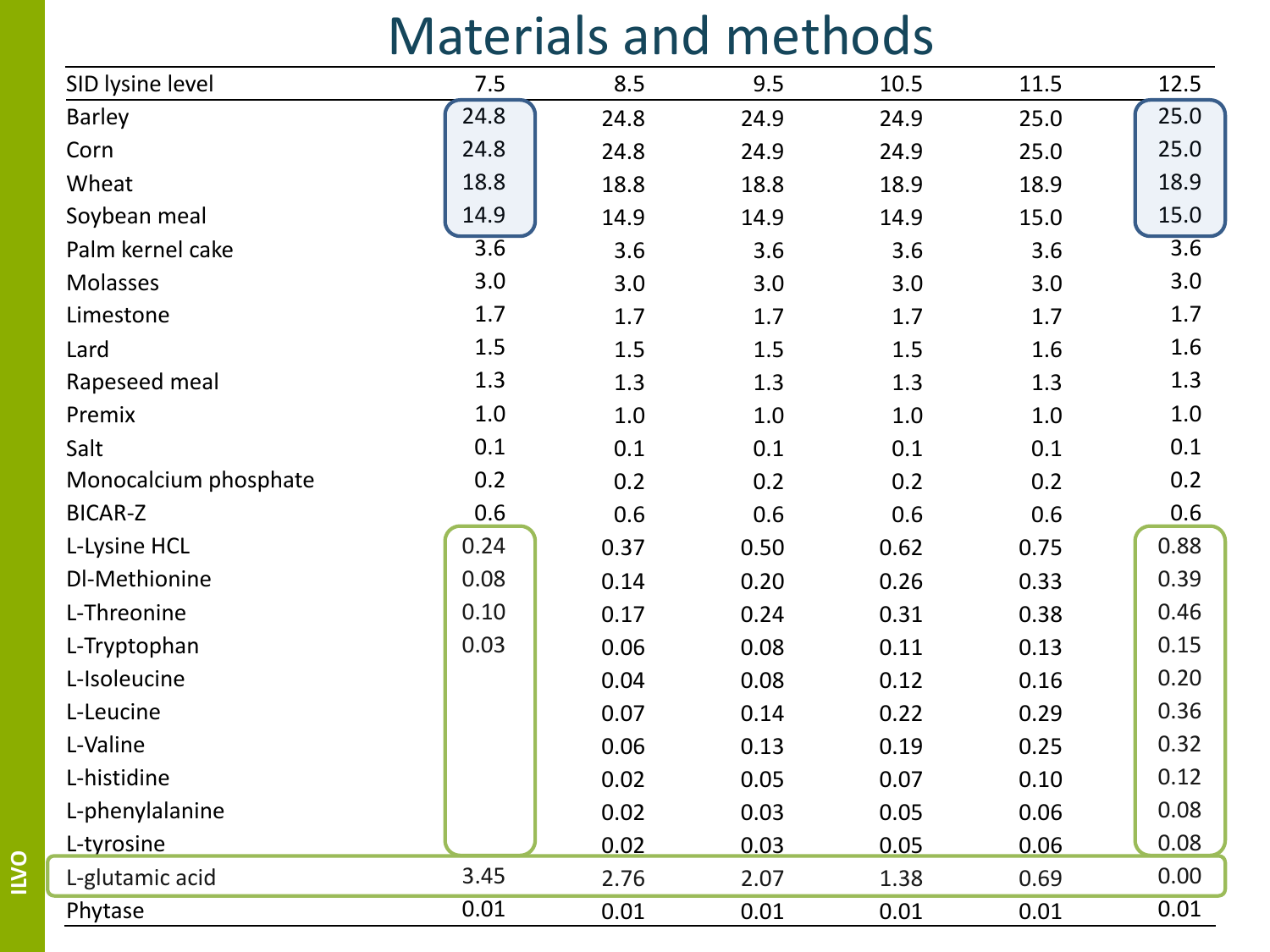| <b>SID LYS</b>      | 7.5 | 8.5 | 9.5 | 10.5 | 11.5 | 12.5 |
|---------------------|-----|-----|-----|------|------|------|
|                     |     |     |     |      |      |      |
| SID M+C:LYS         | 63  | 62  | 62  | 62   | 62   | 62   |
| <b>SID MET: LYS</b> | 35  | 39  | 41  | 43   | 44   | 46   |
| <b>SID THR:LYS</b>  | 71  | 71  | 71  | 70   | 70   | 70   |
| <b>SID TRP: LYS</b> | 24  | 24  | 24  | 24   | 24   | 24   |
| <b>SID ILE: LYS</b> | 65  | 61  | 59  | 57   | 56   | 54   |
| <b>SID LEU: LYS</b> | 127 | 120 | 115 | 111  | 108  | 105  |
| SID VAL: LYS        | 75  | 73  | 73  | 71   | 70   | 70   |
| <b>SID HIS: LYS</b> | 40  | 39  | 37  | 36   | 35   | 34   |
| <b>SID ARG: LYS</b> | 101 | 91  | 81  | 73   | 67   | 62   |
| <b>SID PHE: LYS</b> | 79  | 72  | 65  | 61   | 57   | 54   |
| SID PHE+TYR: LYS    | 135 | 122 | 114 | 106  | 99   | 94   |
| <b>SID GLU: LYS</b> | 801 | 627 | 489 | 378  | 287  | 210  |
|                     |     |     |     |      |      |      |
| Crude protein       | 170 | 170 | 170 | 170  | 170  | 170  |
| NEv, MJ/kg          | 9.9 | 9.9 | 9.8 | 9.7  | 9.7  | 9.6  |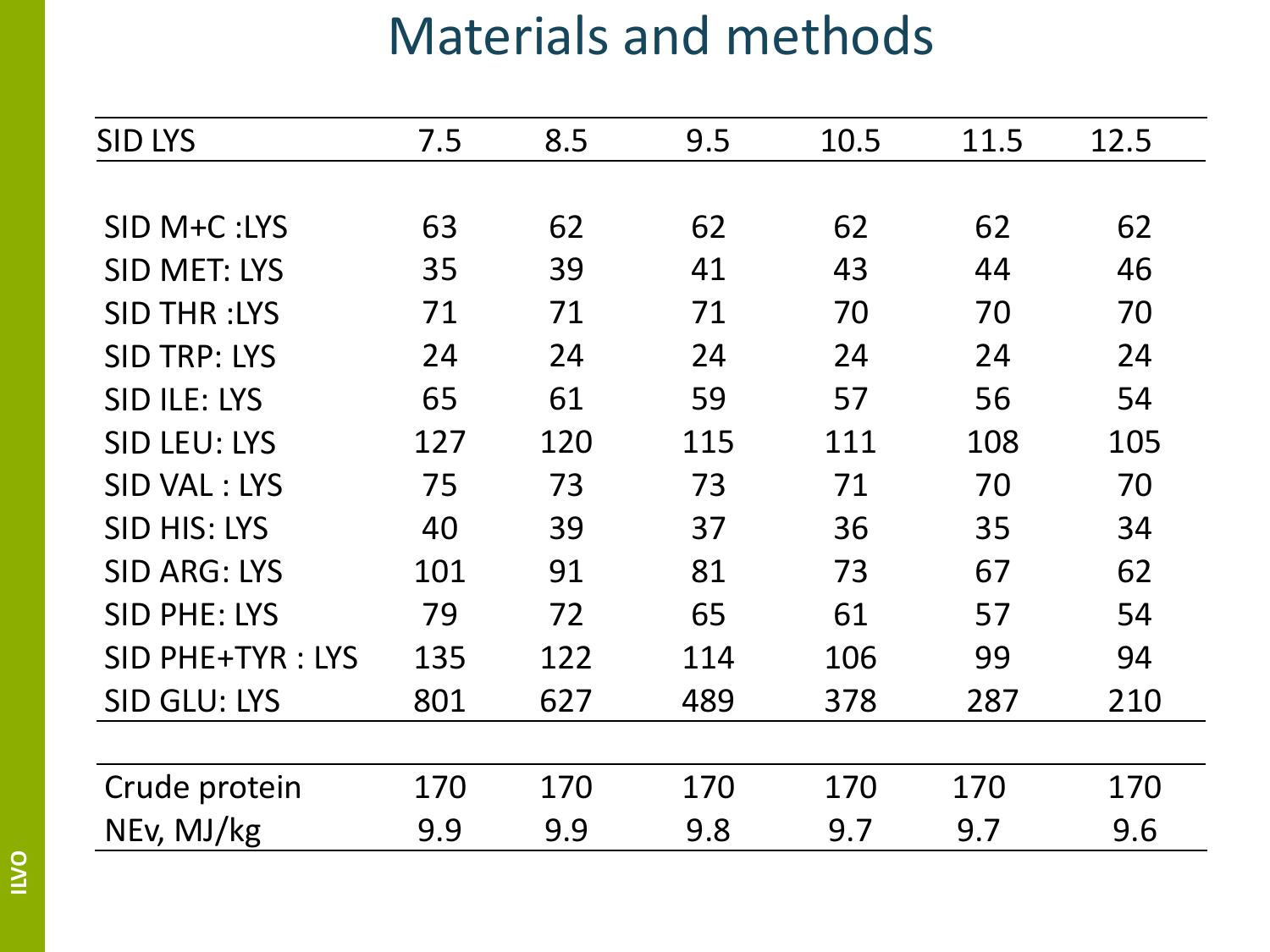| Parameter                  | Unit          | Method (1)               | Measure 1 | Measure 2 | <b>Average - Uncertainty</b> | <b>Expected Value</b> |
|----------------------------|---------------|--------------------------|-----------|-----------|------------------------------|-----------------------|
| Dry Matter                 | $g^{0}/_{0}g$ | $103^{\circ}$ C - 4h     | 89.06     |           | 89.06                        |                       |
| Crude protein - TN x 6.25  | $g\%g$        | NF EN ISO 16634-1*       | 17.2      | 17.4      | 0.5<br>17.3<br>$+/-$         | 17                    |
| <b>Total Lysine</b>        | $g\%g$        | NF EN ISO 13903*         | 1.43      | 1.43      | 1.43<br>0.04<br>$+/-$        | 1.35                  |
| <b>Total Threonine</b>     | $g^{0}/_{0}g$ | NF EN ISO 13903*         | 0.95      | 0.94      | 0.95<br>0.03<br>$+/-$        | 0.96                  |
| <b>Total Methionine</b>    | $g\%g$        | NF EN ISO 13903*         | 0.584     |           | 0.584<br>$+/-$ 0.035         | 0.60                  |
| Total Cystine + Cystein    | $g\%g$        | NF EN ISO 13903*         | 0.240     |           | 0.240<br>$+/-$ 0.014         |                       |
| Total Methionine + Cystine | $g^{0}/_{0}g$ | NF EN ISO 13903*         |           |           | 0.824                        | 0.845                 |
| <b>Total Tryptophan</b>    | $g^{0}/_{0}g$ | $MOD.0094$ version $G^*$ | 0.316     | 0.319     | 0.318<br>$+/-$ 0.010         | 0.33                  |
| <b>Total Valine</b>        | $g^{0}/_{0}g$ | <b>NF EN ISO 13903*</b>  | 0.98      | 0.98      | 0.98<br>0.03<br>$+/-$        | 0.98                  |
| <b>Total Isoleucine</b>    | $g\%g$        | NF EN ISO 13903*         | 0.77      | 0.78      | 0.78<br>$+/-$<br>0.02        | 0.75                  |
| <b>Total Leucine</b>       | $g^{0}/_{0}g$ | NF EN ISO 13903*         | 1.48      | 1.48      | 1.48<br>$+/-$<br>0.04        | 1.46                  |
| <b>Total Arginine</b>      | $g\%g$        | NF EN ISO 13903*         | 0.89      | 0.88      | 0.89<br>$+/-$<br>0.03        | 0.86                  |
| <b>Total Phenylalanine</b> | $g^{0}/_{0}g$ | NF EN ISO 13903*         | 0.76      | 0.76      | 0.76<br>$+/-$<br>0.02        | 0.76                  |
| <b>Total Tyrosine</b>      | $g^{0}/_{0}g$ | NF EN ISO 13903*         | 0.56      | 0.56      | 0.56<br>$+$ / -<br>0.02      |                       |
| <b>Total Histidine</b>     | $g\%g$        | NF EN ISO 13903*         | 0.47      | 0.47      | 0.47<br>$+/-$<br>0.01        | 0.47                  |
| <b>Total Serine</b>        | $g^{0}/_{0}g$ | NF EN ISO 13903*         | 0.70      | 0.70      | 0.70<br>0.02<br>$+/-$        |                       |
| <b>Total Alanine</b>       | $g\%g$        | NF EN ISO 13903*         | 0.67      | 0.68      | 0.68<br>0.02<br>$+/-$        |                       |
| <b>Total Aspartic Acid</b> | $g^{0}/_{0}g$ | NF EN ISO 13903*         | 1.26      | 1.27      | 1.27<br>0.04<br>$+/-$        |                       |
| <b>Total Glutamic Acid</b> | $g^{0}/_{0}g$ | NF EN ISO 13903*         | 3.01      | 3.00      | 3.01<br>0.09<br>$+/-$        |                       |
| <b>Total Glycine</b>       | $g^{0}/_{0}g$ | NF EN ISO 13903*         | 0.61      | 0.61      | 0.61<br>0.02<br>$+/-$        |                       |
| <b>Total Proline</b>       | $g^{0}/_{0}g$ | NF EN ISO 13903*         | 0.97      | 0.98      | 0.98<br>$+/-$<br>0.03        |                       |
| Free base Lysine           | $g\%g$        | NF EN ISO 13903*         | 0.684     |           | 0.684                        | 0.68                  |
| <b>Free Threonine</b>      | $g^{0}/_{0}g$ | NF EN ISO 13903*         | 0.456     |           | 0.456                        | 0.455                 |
|                            |               |                          |           |           |                              |                       |

- All AA in line with formulation
- LYS higher than anticipated?
- $\rightarrow$  Formulated levels unadapted
- $\rightarrow$  Slight underestimation requirement?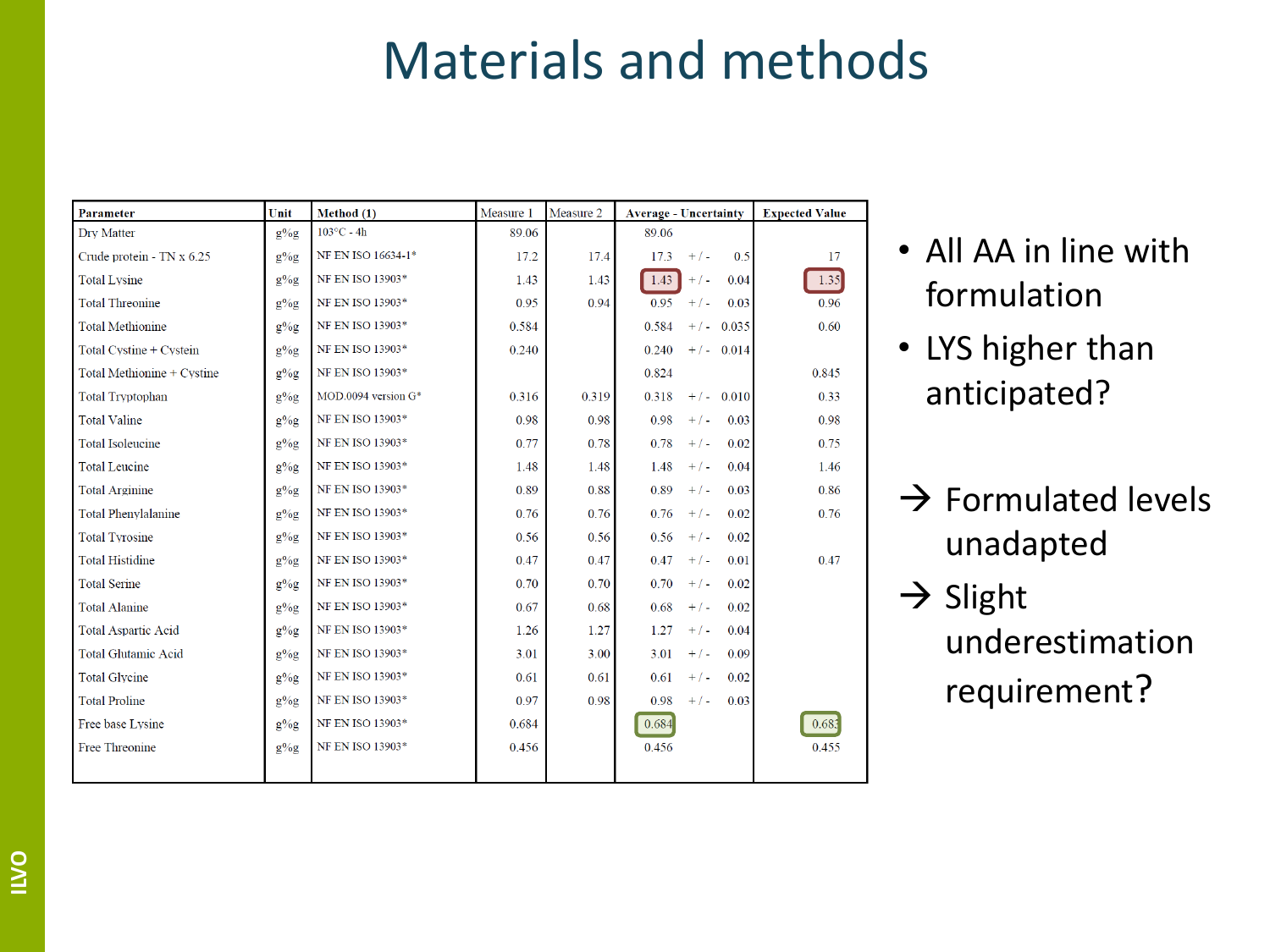- 6 treatment groups
- 9 pens per treatment – 3 male pigs per pen
- Measurements
	- Daily gain
	- Daily feed intake
	- Feed conversion ratio

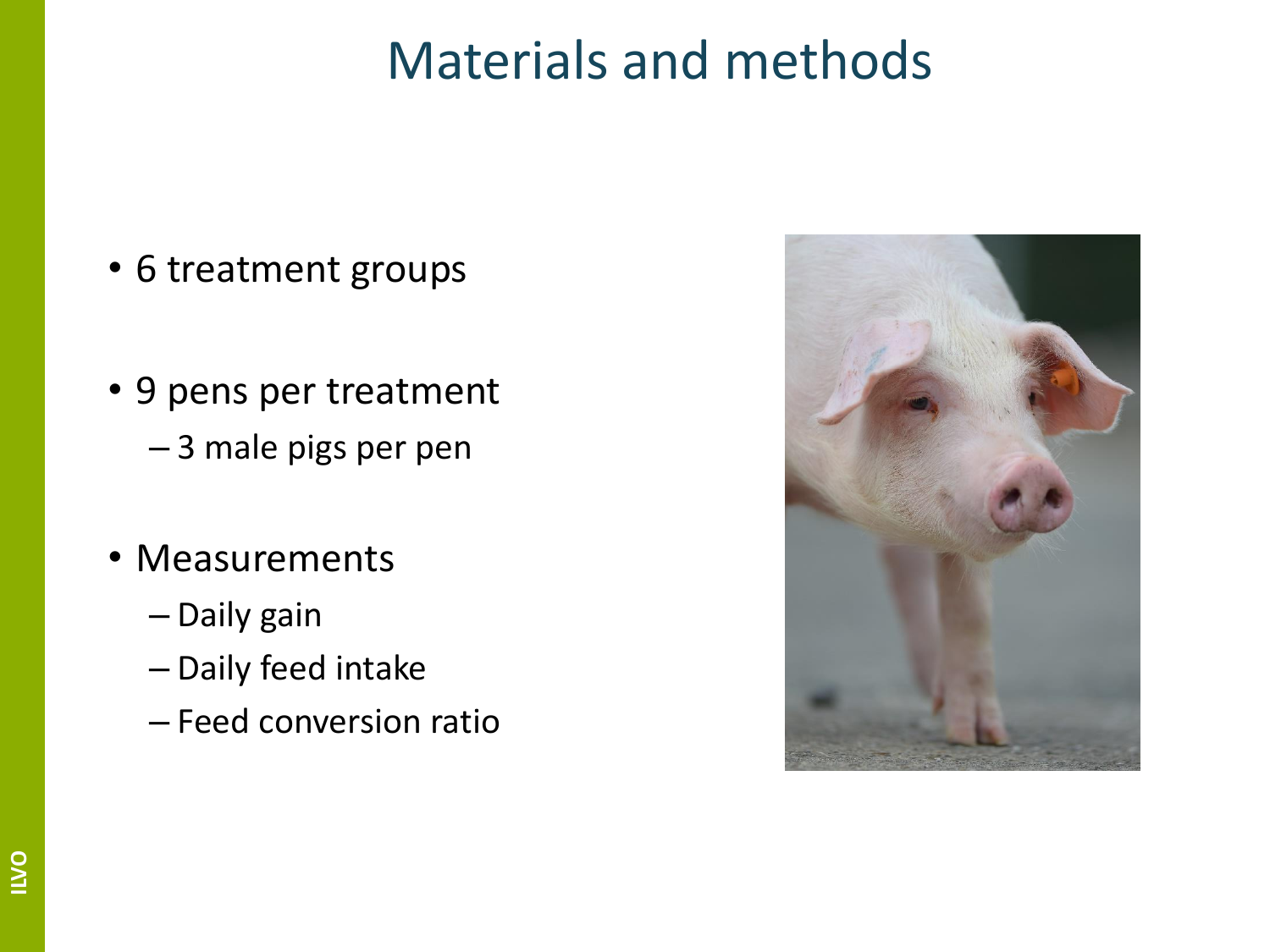#### Daily feed intake

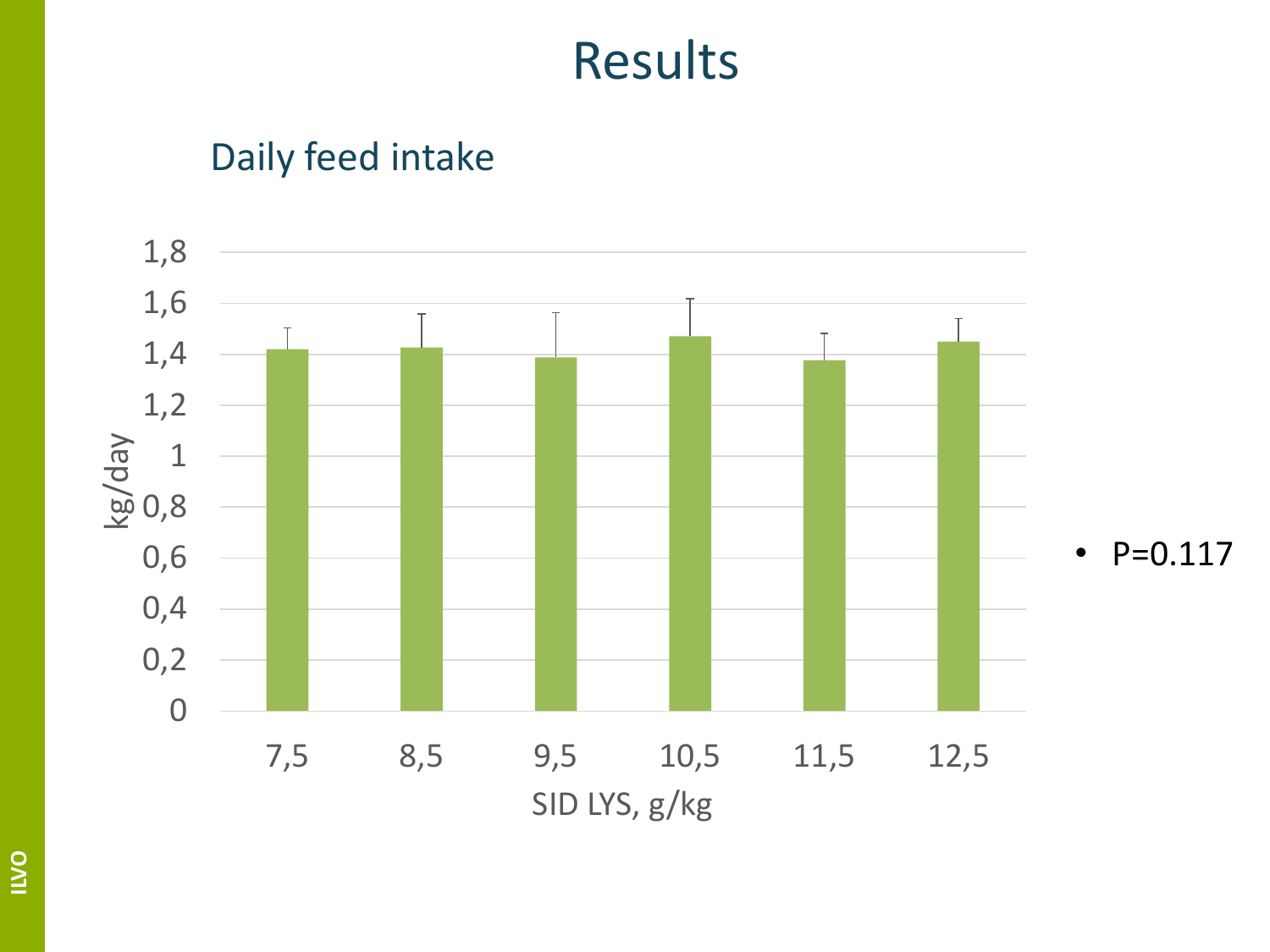#### Bodyweight

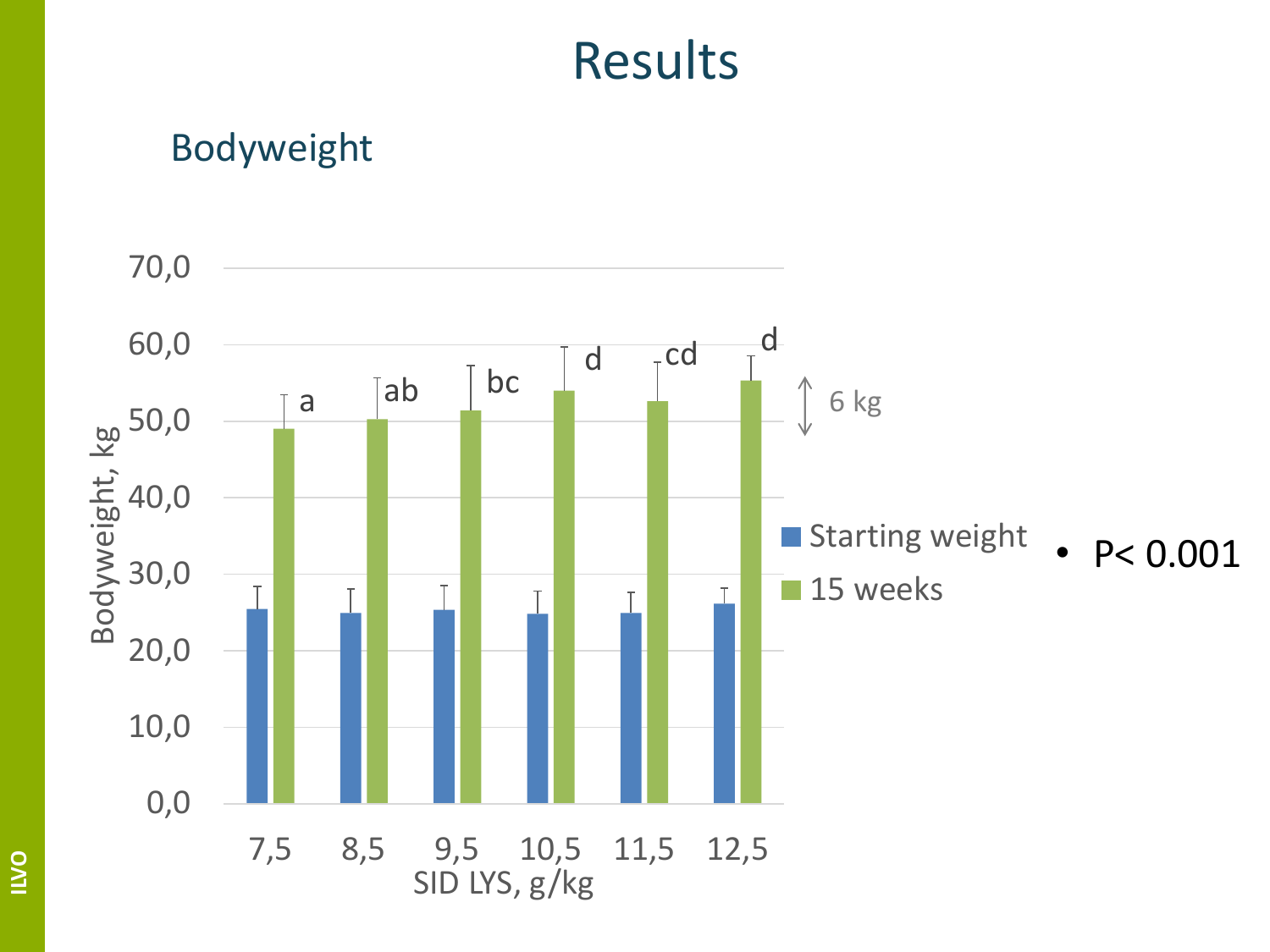### Daily gain



- Linear plateau model: => no solution
- Quadratic (plateau) model:  $\Rightarrow$  optimum > 12.5 g/kg
- Post hoc tests:

 $\Rightarrow$  improvement up to 10.5 g/kg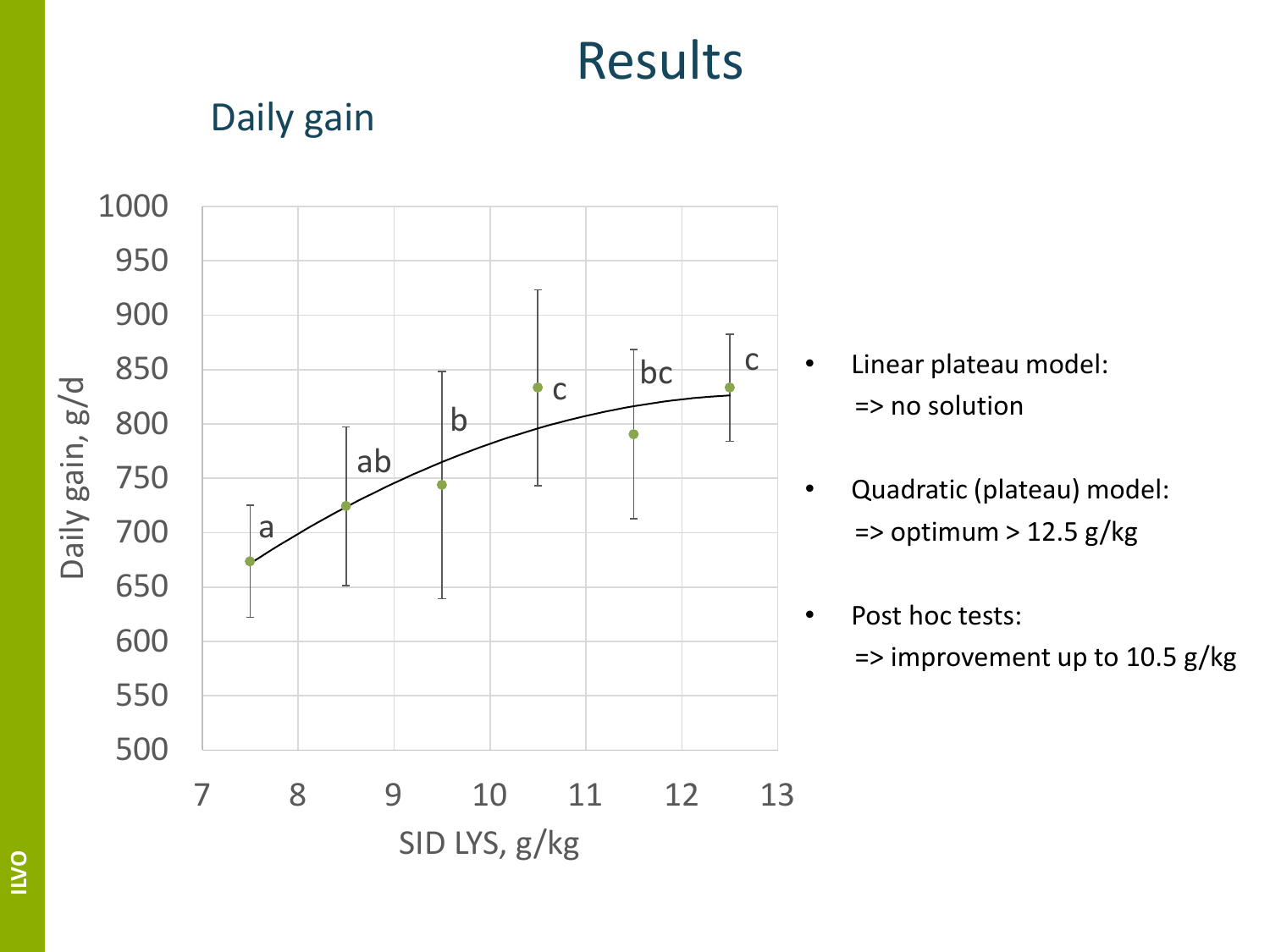### Feed conversion ratio



- Linear plateau model:  $\Rightarrow$  optimum at 10.65 g/kg
- Quadratic plateau model: => optimum at 12.11 g/kg
- Post hoc tests:
	- $\Rightarrow$  improvement up to 10.5 g/kg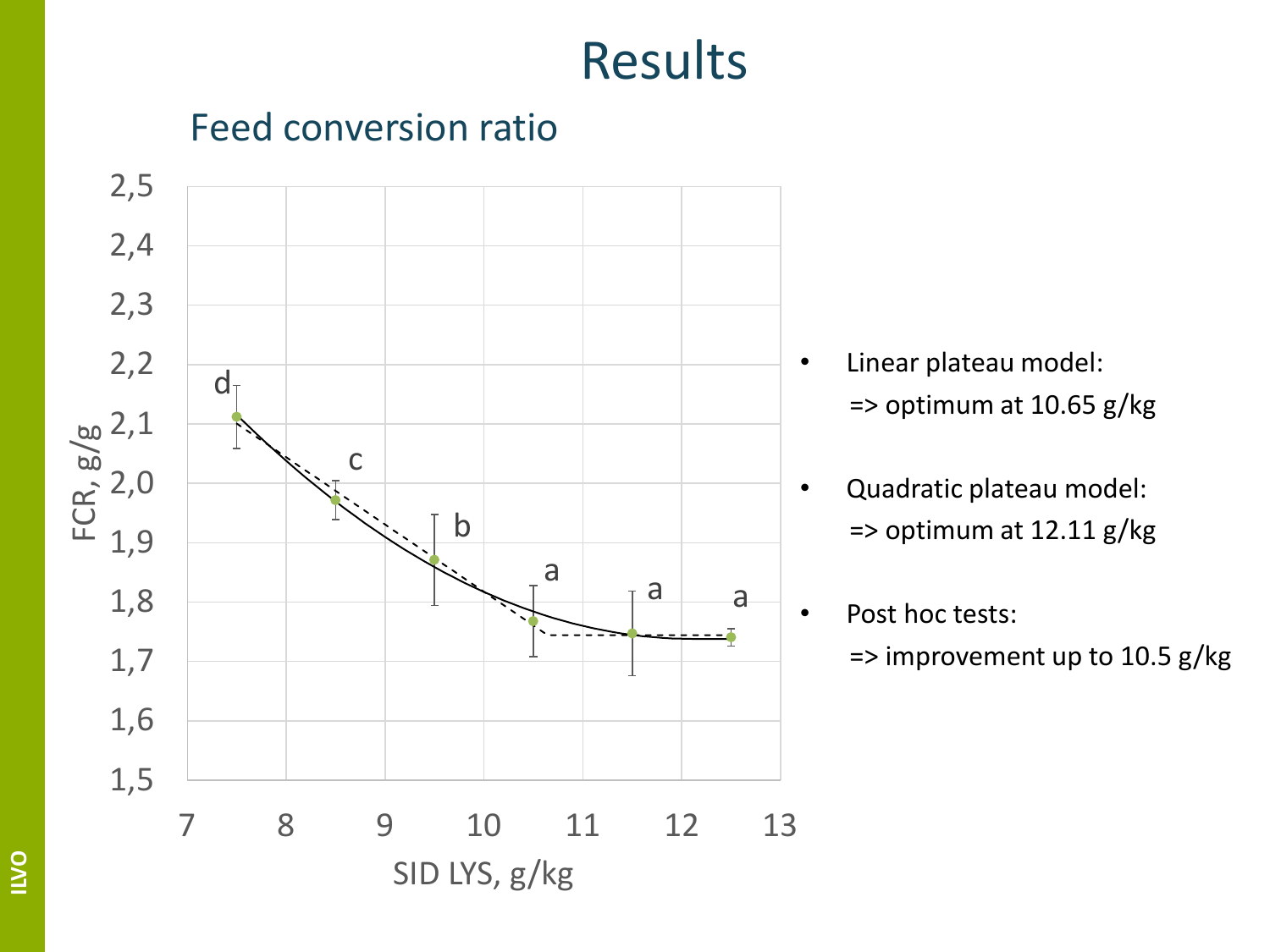## Conclusion

- Clear response in daily gain and FCR
- SID LYS requirement for optimal FCR: 10.65 g/kg for LP and 12.11 g/kg for QP =1.09 or 1.25g SID LYS/MJ NE
- Possibly underestimated